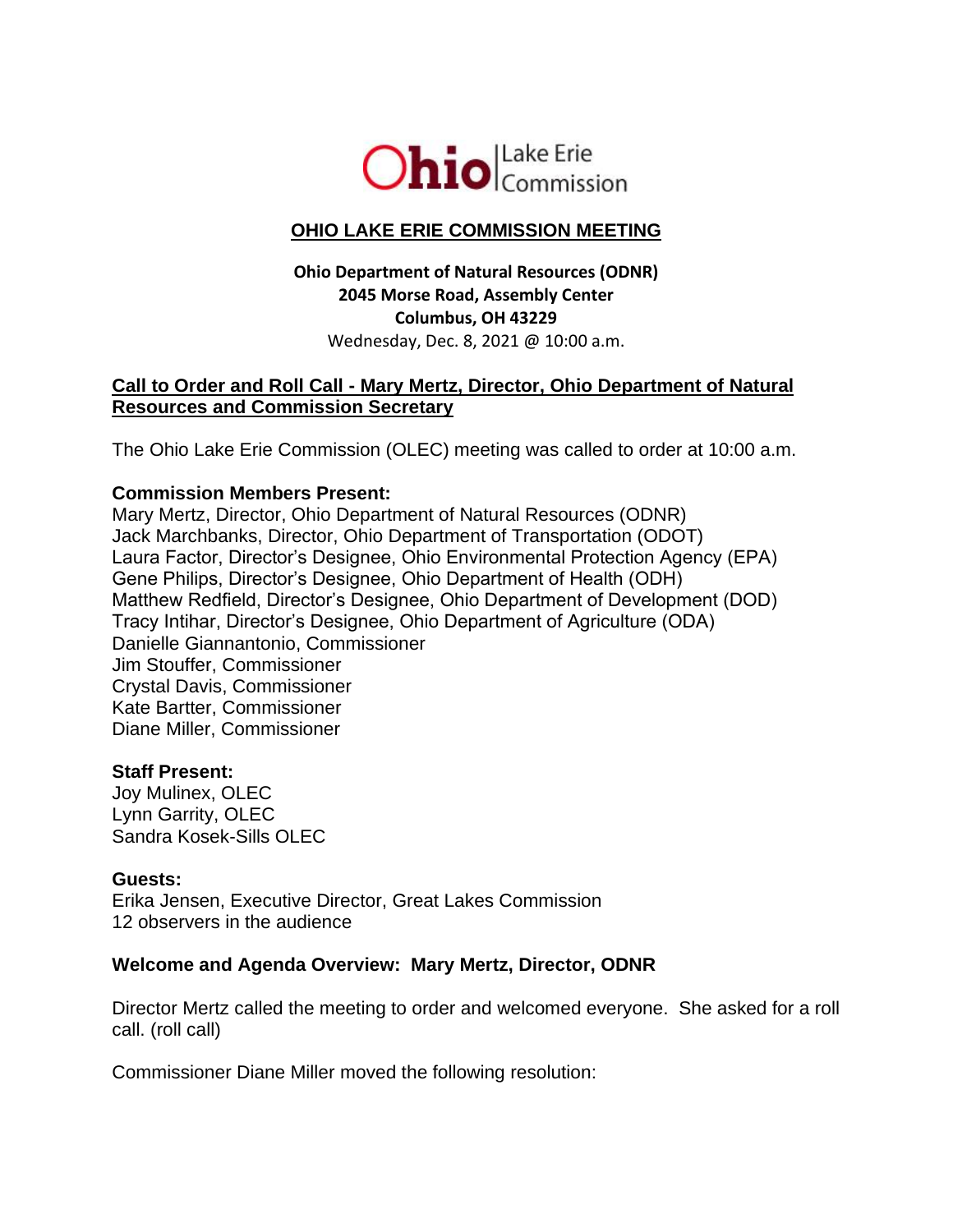Resolved, that the Commission approves the meeting minutes from September 3, 2021. Jim Stouffer seconded the motion.

No discussion followed. A roll-call vote was held, and Commission members voted all in favor. The motion carried.

Director Mertz discussed, as follow-up on previous conversations, the role of the Commission's special advisors, noting it has been over 20 years since the Commission considered the advisor roles. She then introduced Lynn Garrity for a Lake Erie Advisors Review.

Lynn Garrity presented based upon the input received, LEC staff recommends that the Commission establish a subcommittee in 2022 to:

- Review the summary from the input received in 2021;
- Identify future Lake Erie Advisors and;
- Determine "operating" procedures for reports from advisors.

It is anticipated 1-3 meetings with subcommittee and then recommendations would be presented at a 2022 Lake Erie Commission meeting for consideration.

There was a pause for comments/questions. Director Marchbanks asked what the timeframe was and when the Commission was expected to make a decision about advisors. Lynn Garrity stated the Commission needs to review from an operating standpoint. Jim Stouffer asked if there was a list of candidates. Director Mertz indicated it was the role of the committee to put the list together.

Director Jack Marchbanks moved the following resolution:

**Resolved,** that the Commission establish a subcommittee of Commissioners or their designees to review the current participation of advisors and report back to the full Commission on recommendations for future advisor reports and procedures.

Diane Miller seconded the motion.

Crystal Davis noted she appreciates the Commission's opportunity to review the information and ensure we consider diversity around the lakes.

Kate Bartter recommended we place a timeframe on the decision and the subcommittee report back by a certain date. She also recommended that full diversity of interests be considered.

Director Jack Marchbanks moved to amend the motion: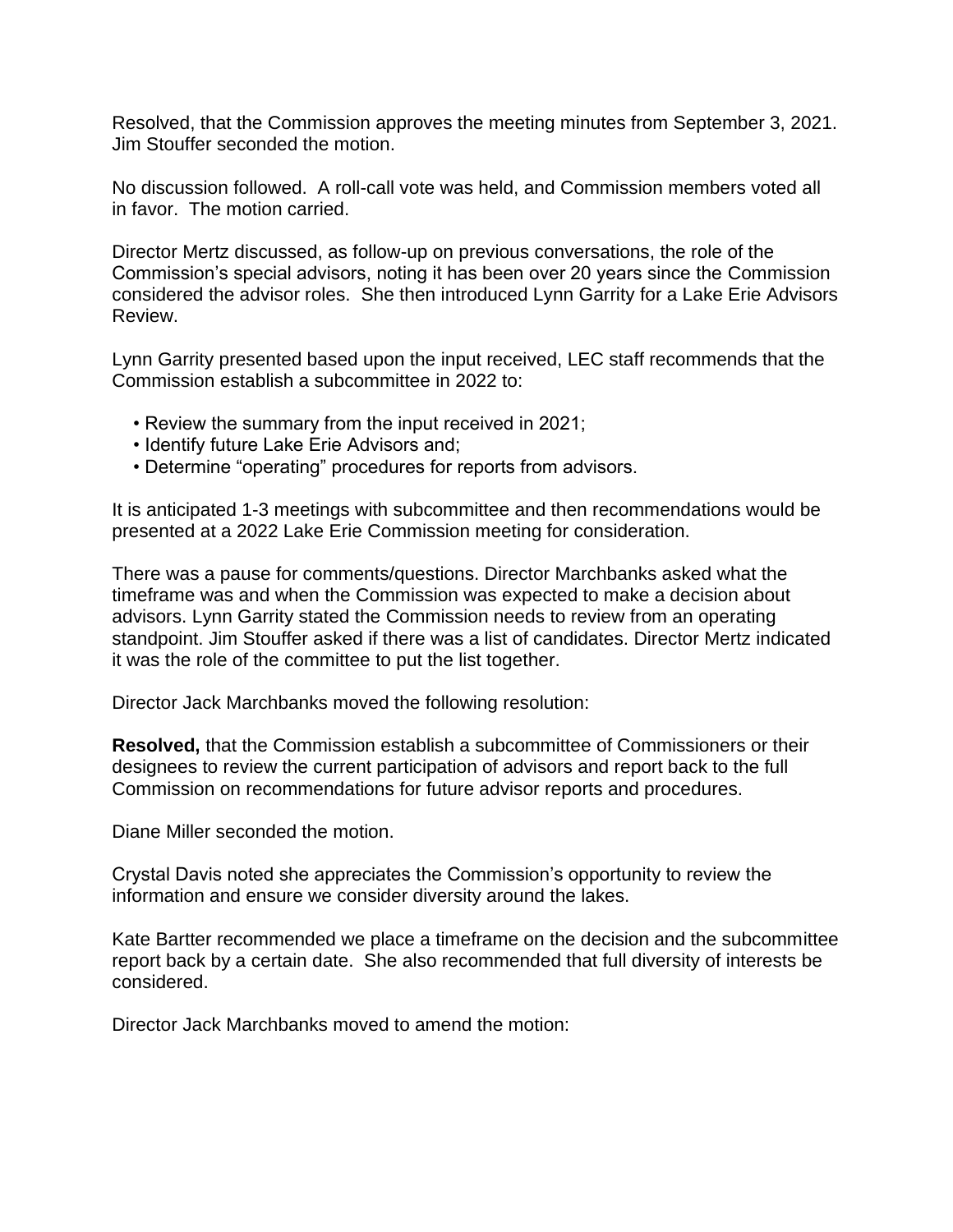Resolved to amend the motion to make recommendations about advisor participation and procedures by the Commission meeting in June and ensure diversity around the lakes is part of that consideration.

Diane Miller seconded the amendment.

A roll-call vote followed, and Commission members voted all in favor. The amendment carried.

Ms. Factor asked what the process was to select members for the subcommittee.

Director Mulinex indicated the Commission would ask for volunteers.

At this time, Kate Bartter, Crystal Davis, Danielle Giannantonio, and Jim Stouffer all volunteered to participate on the subcommittee.

Director Mertz then introduced Erika Jensen, Executive Director of the Great Lakes Commission for a special report.

**Special Report**: Erika Jensen, Executive Director, Great Lakes Commission presented on the Federal Infrastructure Bill and Lake Erie and the Commission's involvement/intention to track closely and share information to each of the states.

Following the presentation, Ms. Bartter asked if we knew how much Ohio is expecting from formula funds. Knowing this information would be beneficial to the Commission.

Ms. Factor said regarding wastewater, US EPA has a statutory formula to divide the funds and that Governor DeWine indicated Ohio would be getting a certain amount through IIJA.

Director Mulinex said the Commission has had internal communication on how to help agencies. There is much to apply for, maintain, and report on. It would be nice to know how other states are doing it and look back at any lessons learned from the ARRA stimulus bill.

Ms. Bartter asked if there was a decision by region 5 or a direction in the law of what to use the GLRI money for?

Ms. Davis said that she met with Regional Administrator Deborah Shore and about diversity and how to embed environmental justice in GLRI funding.

Director Jensen – GLRI funds known as 2 years money. This new 1 billion is "no year money" which will be a benefit for Areas of Concern.

Director Mertz said the GLC is great resource for this Commission, and she appreciates Erika's participation in today's meeting.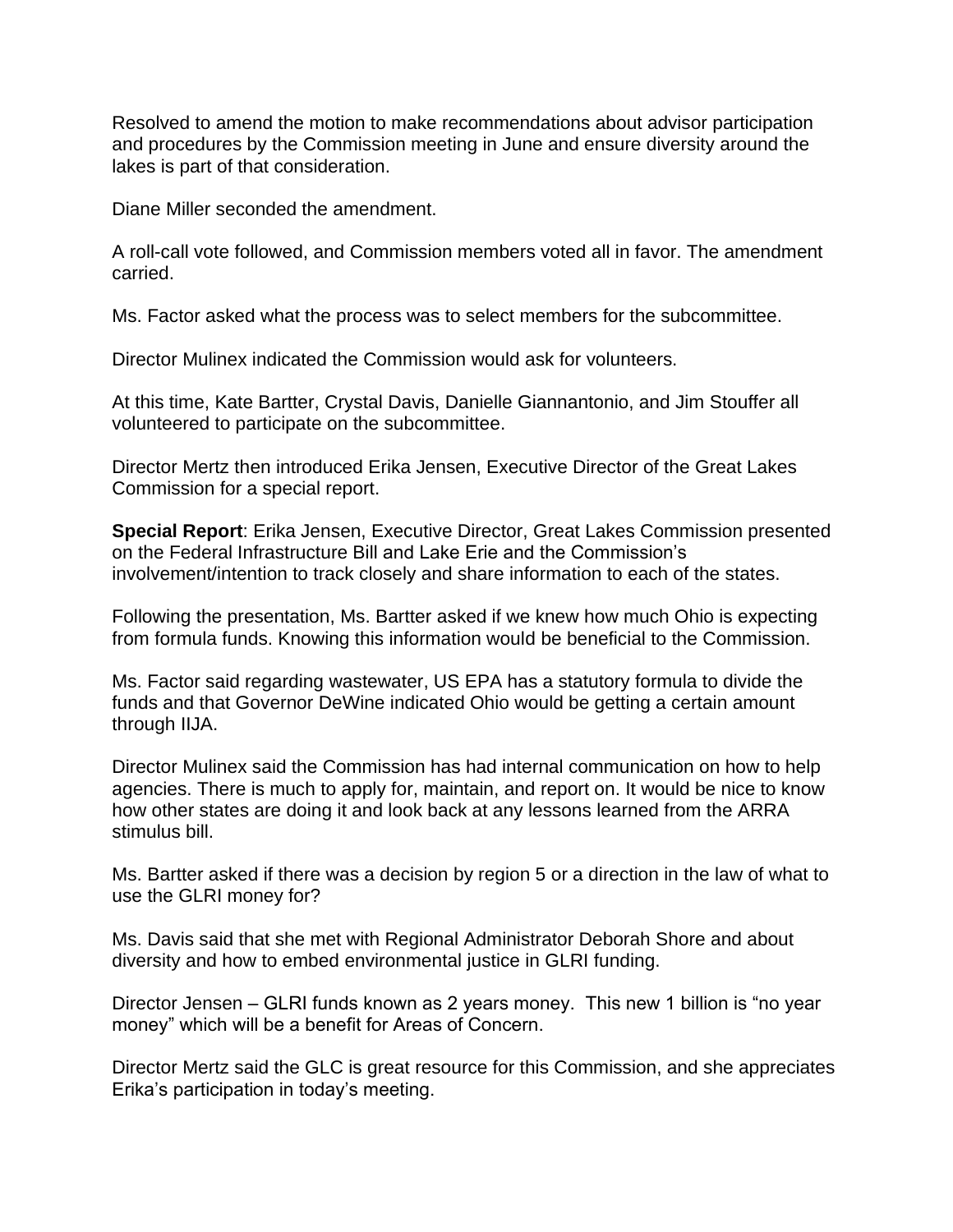Ms. Bartter said this group should be an advisor for OLEC.

### **Ohio Lake Erie Commission Office Report:**

Director Mulinex said the Commission is turning 30 next year. It's also a big anniversary year for EPA and Clean Water Act turning 50. Looking at ways to build enthusiasm for Lake Erie and Lake Erie license plate sales.

The Commission has a new communications staff member, Nicole Knab, to help build branding and logo. On the financial side, Commission is doing well because of staff turnover. A Commission staff retreat is coming in January.

The USEPA released a new Lake Erie Lakewide Action and Management Plan (LAMP) for 2019-2023. The 2020 LAMP Annual Report is also out, and the authors highlighted items specific to Ohio in it. Director Mulinex participated in the Great Lakes Executive Committee meeting last week and presented on H2Ohio. There is a growing interest in what Ohio is doing.

Sandra Kosek-Sills provided updates on projects under the 2018 GLRI Domestic Action Plan Implementation grant. Four subgrants are still underway. To date, the work from the grant has resulted in over 42 acres of wetland restoration and over 4,000 acres of fields with subsurface fertilizer placement. Sandra noted that the Soil and Water Conservation Districts are heavily involved/engaged.

Sandra reported that the Lake Erie Quality Index was last published in 2004. The new LEQI is in development and structured slightly differently. There are six sections, one for each OLEC agency commissioner. Commission staff will be coordinating with each agency for introductions content on their programs and priorities for Lake Erie.

Lynn Garrity reported on progress of the Areas of Concern, sharing metrics for the Areas of Concerns in Ohio and providing updates on the Beneficial Use impairments that remain.

Lynn presented GLRI updates on funding received in Ohio among the five focus areas under GLRI. FFY2021 funding awards won't be publicly available from U.S. EPA until March 2022.

Kate Bartter asked about habitat numbers and what is going on.

Mary Mertz said ODNR is being aggressive and pointing out all the benefits habitat development can have towards water quality and wildlife support. There are many opportunities we could use money for through GLRI over. Infrastructure bill funding for GLRI is intended to be used for Areas of Concern.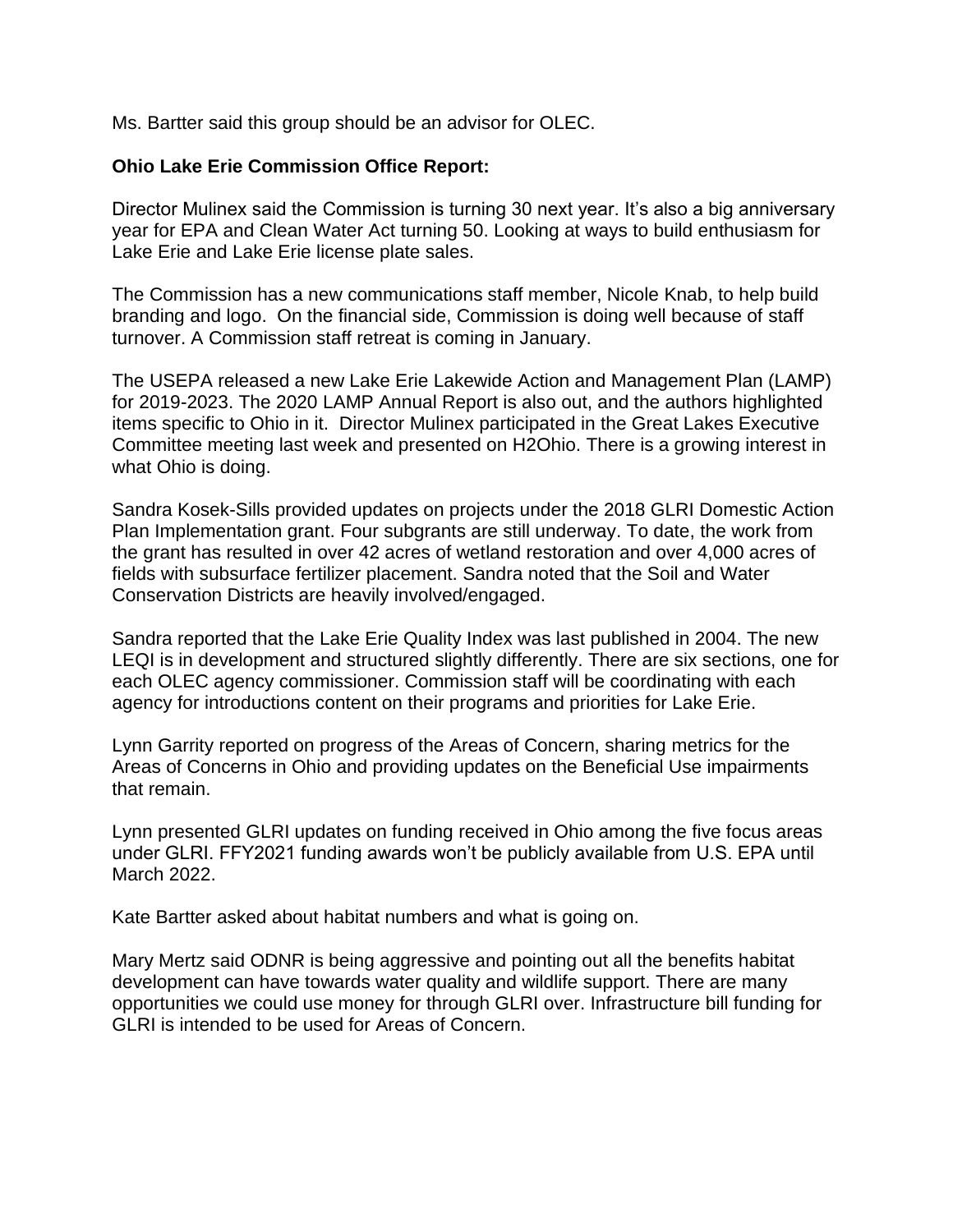Lynn Garrity stated that there is a last big push towards delisting the remaining Areas of Concern in Ohio and there remains significant costs associated with Great Lakes Legacy projects.

Lynn highlighted the GLRI funded project awarded to Ohio Department of Health related to outreach and increase of public awareness on fish consumption. The highlights serve as an interim update for a future presentation by DOH upon completion of the project in 2022-23.

Lynn presented an overview of the current status of grants that the Commission has been awarded and administers.

### **Commissioner Reports:**

Director Mertz announced that next year (2022) is the 200th anniversary of Marblehead lighthouse. She invited the group to join us in the celebration.

Director Marchbanks announced that ODOT partnered with Cleveland to construct the North Coast Harbor Bridge. This new lift bridge provides continuous pedestrian access along Lake Erie behind the Great Lakes Science Center at Rock and Roll Hall of Fame, while still allowing boat access up to the Cleveland harbor. The bridge was completed last fall, ribbon cutting is scheduled for next Wednesday, Dec. 15<sup>th</sup>. It was a 13.4 million project is an amazing addition to the city of Cleveland and provides much needed access to the lakefront. He stated they are happy to be part of the partnership.

Gene Phillips from the Department of Health noted that their wallet cards and handouts on fish consumption advisory are on their website. Recreational strategy update is ready for next season. Additionally, they have enhanced reporting functionality for agencies and entities entering their data. ODH is continuing preparing beach monitoring data for submission to EPA.

Matthew Redfield from the Department of Development reported on the water/wastewater infrastructure grant was announced by Governor. \$250 million spent, 1,200 grant applications with \$1.4 billion requested and 183 projects awarded across the state with this funding. He noted they would be asking for more dollars for this program.

Tracy Intihar from the Department of Agriculture said they are charging forward on the VNMP component of H2Ohio with a ten-county expansion. They have 800 producers enrolled with more than 600,000 acres in voluntary nutrient management plan – which is the first step. This represents more than \$11 million in incentives and encompasses 36% of the crop land. They also reopened the program in the original 14 counties to producers. That will remain open until Jan. 15th. They are also implementing HB7, the statewide watershed planning program. They have hired 5 of 7 watershed managers in those regions with the final 2 accepted and working through the final HR steps. Agriculture is compiling data for the 2021 crop year and are doing training this month with Soil and Water Conservation District in the expansion area to help support data collection.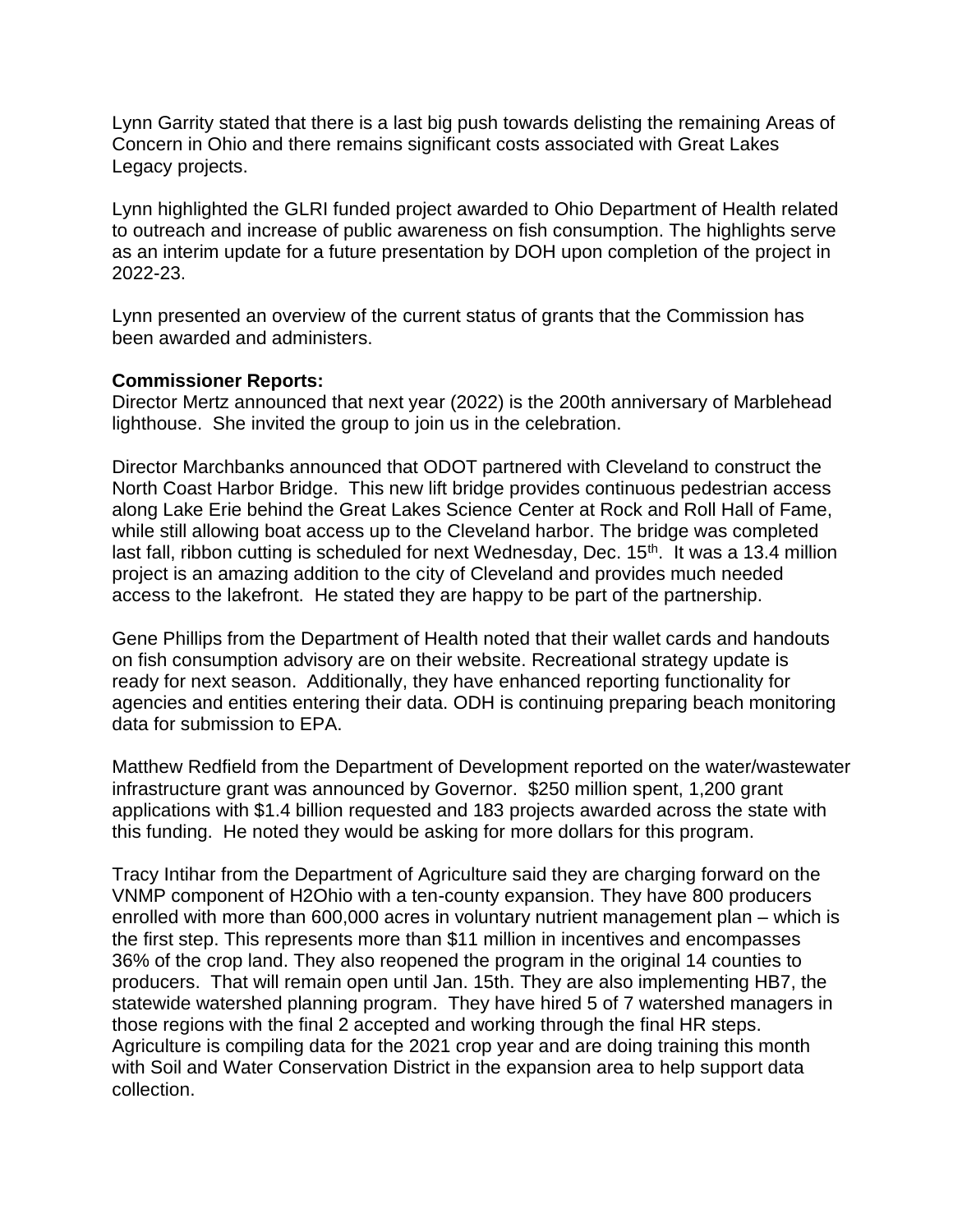Laura Factor from Ohio EPA indicated that Director Stevenson was on the road for ARPA dollar announcements. The update on H2Ohio since the last meeting, the Governor announced \$3.7 million of OEPA's portion of their \$10 million for year 3 of H2Ohio. Those went to communities throughout the state, not primarily the Lake Erie basin. They will be getting back on treatment system grants later this year. They are looking at the Federal Infrastructure bill and trying to get hundreds of millions out the door. Technology Assessment Program for evaluating innovation for nutrient management and reduction is nearing completion and OWDA research board will be reviewing the projects and will come before the board early next year.

Jim Stouffer said regardless of COVID, there is still much energy, enthusiasm, and interest in 2021 in the lake. LEMTA will have its boat show in Cleveland in January to get folks thinking about the lake and marine tourism. It has been a very successful year for boat dealers, that relates to tax revenues and jobs. He is also part of OCIC, economic development, and they have investments with Peloton in NW Ohio and are working with EPA to draw resources to help stimulate economic development. Working with LEMTA to possibly resurrect a new marina recycling program that will encourage a push towards single source plastic management. Algae blooms are still concerning. Tourism is important at Lake Erie, and it must be inviting and enjoyable for them. What this Commission is doing is important and we are making a difference.

Crystal Davis with the Alliance for the Great Lakes noted that they work to lift up environmental justice. She was happy to partner with Healing Our Waters Great Lakes Coalition last year for a report of equity analysis of the current GLRI program. One of the recommendations is that we provide additional GLRI grants to communities of color, indigenous communities, and low-income communities, recognizing that ecosystem restoration can also revitalize our communities and economies at the same time. There's a chance to talk about environmental justice with setting standards for community representation and inclusion for the public advisory councils that include demographic and social economic indicators, holding the councils accountable that fail to meet these standards. This can be accomplished by enlisting advisory councils in the beginning not the end and by providing funding to public advisory councils to implement those changes the right way.

Danielle Giannantonio shared some of the news from her federal networks. The USEPA is currently developing their guidance on SRF funding and is estimated guidance to be out the end of January. They started reaching out to water and wastewater utility trade associations asking if their members have comments. Ohio is fortunate because our SRF program is incredible compared to other states. She heard the FFY2022 roll out to the states will be around April, and potential regional guidance. NEORSD 50th anniversary is also in 2022.

Diane Miller announced that the 12th International conference on toxic cyanobacteria will be held in Toledo in May. It is a collaboration between several agencies, and she will share the link with information. She mentioned the COMPASS program that UT has been involved with, with the US Department of Energy and said this week they are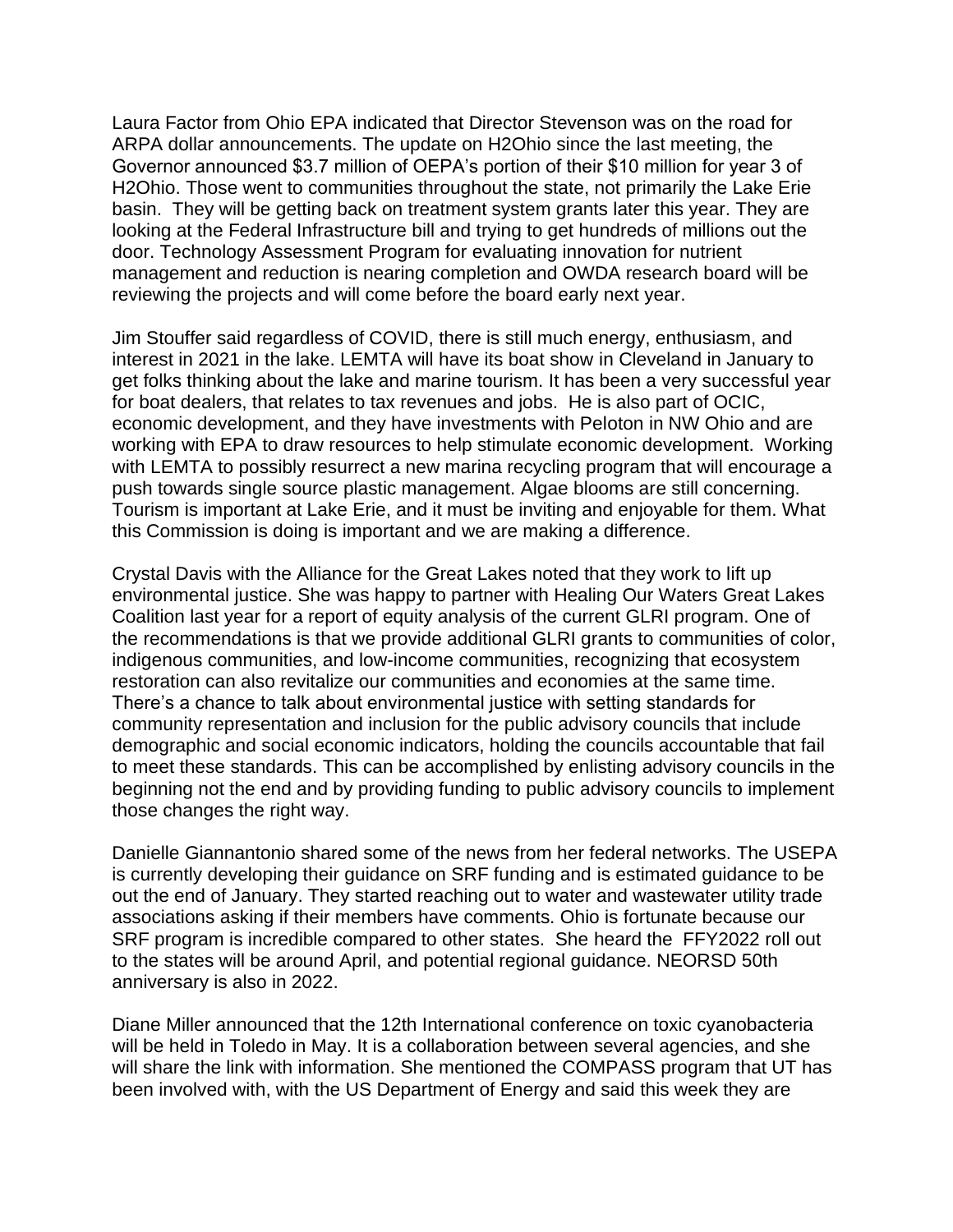hosting scientists from Pacific Northwest Lab and others at Port Clinton. They are visiting sites all over the coast for future collection of samples, getting data, and installing instrumentation. The COMPASS program is finding a great overlap with H2Ohio and partnership opportunities in their 2-10 year/long term projects. The information on Dr. McKay's report that was sent out was interesting and the Toledo Blade did an article.

Kate Bartter from OSU said the Great Lakes Protection Fund has reached the highest year of income ever, with about \$160 million in endowments. They decided that next year they would increase the grant goal from \$3 to \$4 million. The Board would like to focus energy on water quantity related issues around water use. They have done a lot with nutrient management, which will continue. Congratulations to Crystal Davis for winning the Leadership Award from the Great Lakes Protection Fund. OSU is excited to announce almost \$7 million in federal funds brought in for a collaborative pilot watershed program with OSU, University of Toledo, and Bowling Green.

Mary Mertz thanked Erika for her presentation, noting that Ohio's Great Lakes Commission members are outlined in Ohio statute, where other states may be different. For the H2Ohio report, we have about 80 projects in the works with a few more contracts to sign. When July 1st comes, ODNR will have another 1-2 dozen projects lined up and ready to go. Those are unprecedented wetland building in Ohio, which should give us well over \$100 million invested in wetland activity. She invited everyone to attend ODNR's ribbon cutting events.

# **Partner Reports:**

Chris Winslow of Ohio Sea Grant, highlighted work at LEARNS with H2Ohio efforts. They have been in wetlands all year long and have a meeting January 10-13<sup>th</sup> where that team will meet with ODNR staff on each wetland site to talk about what is and isn't working. Last week he met at Ohio University to see if we can move that LEARN network south in the state. Ohio Department of Higher Educations' HABRI (Harmful Algal Blooms Research Initiative) has funding, putting an RFP out, with pre-proposals due in February. Priorities are all agency driven, with most concentrating on H2Ohio efforts. Glad to hear marine debris and infrastructure came up. \$50 million was put in the infrastructure bill for Marine Debris to go to the sea grant programs. We are hoping Stone Lab is back to business as usual after a 2-year shutdown. Excited about DEI and environmental justice. They have been successful in getting funding to bring underrepresented school children out to the island for free. Also received a grant through NOAA to offer a week-long workshop for under-represented kids to get into fisheries and fishery science.

Joe MacDonald, Director of Strategic and Environmental Planning at NOACA said he had 3 items to highlight. First the mapping of critical sewage areas at OEPA's request. They have mapped the unsewered housing development in Lorain and Lake counties. They continue to map the other 3 counties during this current FY. They met with Lorain County public health and mapped their wastewater areas of concern and plan to extend that to the other 4 counties. Concerns are of old and failing sewage treatment systems,